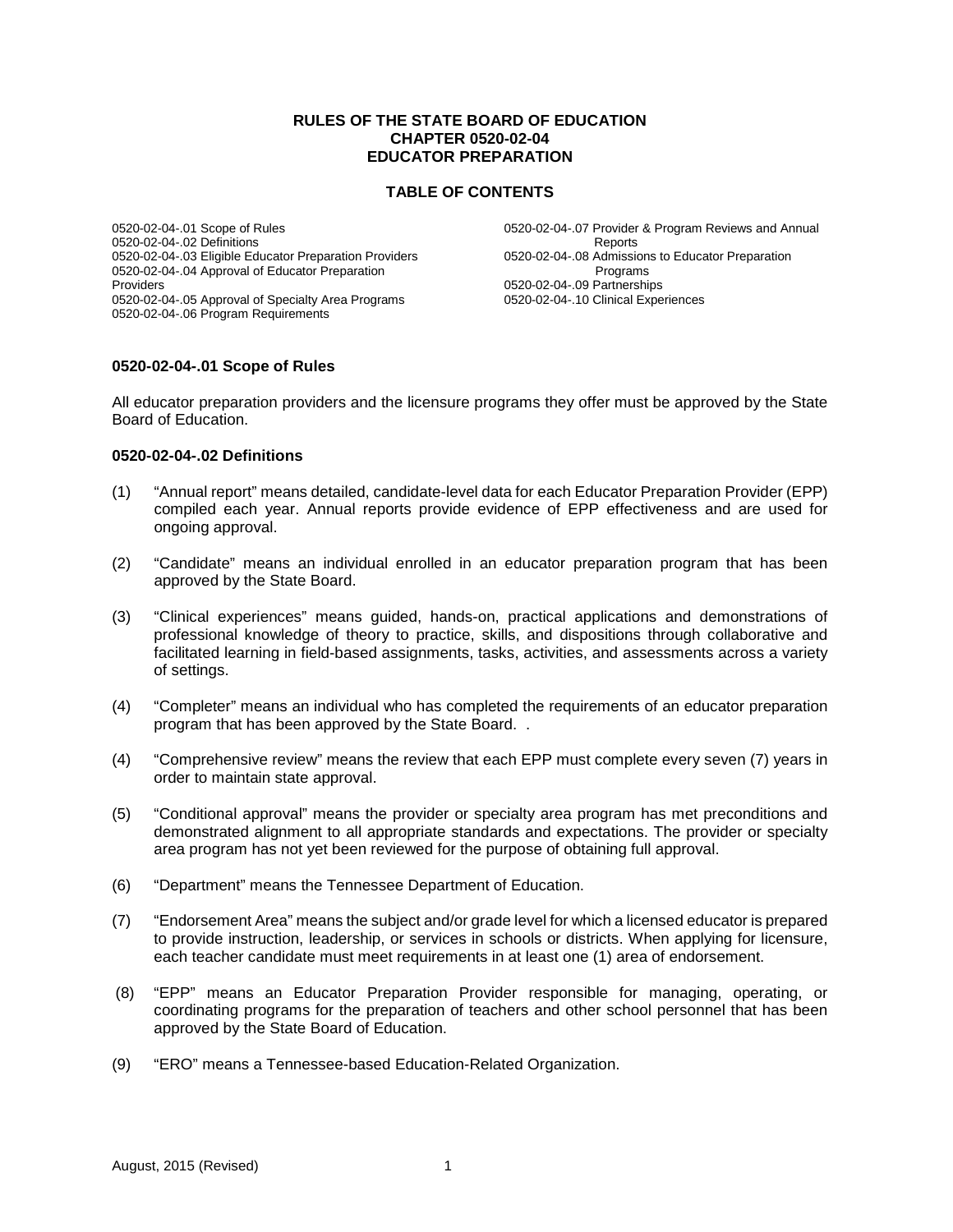(Rule 0520-02-04-.02, continued)

- (10) "Focused review" means a review of an EPP that is triggered when an EPP does not meet one (1) or more standards during the comprehensive review.
- (11) "Full approval" means the approval status of an EPP that has met the requirements for initial approval, been approved by the State Board of Education, has participated in the annual review process each year, and has undergone a comprehensive review every seven (7) years.
- (12) "IHE" means a Tennessee-based Institution of Higher Education authorized by the Tennessee Higher Education Commission.
- (13) "Initial approval" means the first step of approval for new EPPs. The initial approval period shall last for a minimum of three (3) years and a maximum of five (5) years.
- (14) "Instructional Leader Preparation Program (ILPP)" means a program that is approved for the preparation of school leaders.
- (15) "Interim review" means a review of an EPP, a cluster of SAPs, or an individual SAP that is triggered by performance that is below expectations on the annual report for a minimum of two (2) consecutive years.
- (16) "LEA" means a Tennessee Local Education Agency.
- (17) "Primary LEA partnership" means a partnership between an EPP and one (1) or more LEAs in which both parties collaborate to establish an explicit process for identifying and responding to LEAidentified areas of need, developing candidate selection criteria, and designing and implementing high-quality, needs-based clinical experiences.
- (18) "Physical presence" means the entity has real estate and human capital within the boundaries of the state of Tennessee for the purpose of preparing educators.
- (19) "SAP" means a specialty area program that is a planned sequence of courses and experiences designed to provide certified educators with an additional, specific set of knowledge and skills or to expand and enhance an existing set of knowledge and skills.
- (20) "State Board" means the Tennessee State Board of Education.
- (21) "State recognized LEA partnership" means a partnership between an EPP and each LEA where enrolled candidates will complete any aspect of clinical experiences that has been submitted to the Department for recognition.
- (22) "Stipulation" means findings that require an EPP to address identified deficiencies in order to meet standards and expectations.
- (23) "Substantial change" means a variation from the original design that implements new requirements or expectations.

# **0520-02-04-.03 Eligible Educator Preparation Providers**

(1) Each Educator Preparation Provider (EPP) and specialty area program (SAP) that leads to licensure shall be approved by the State Board of Education (State Board).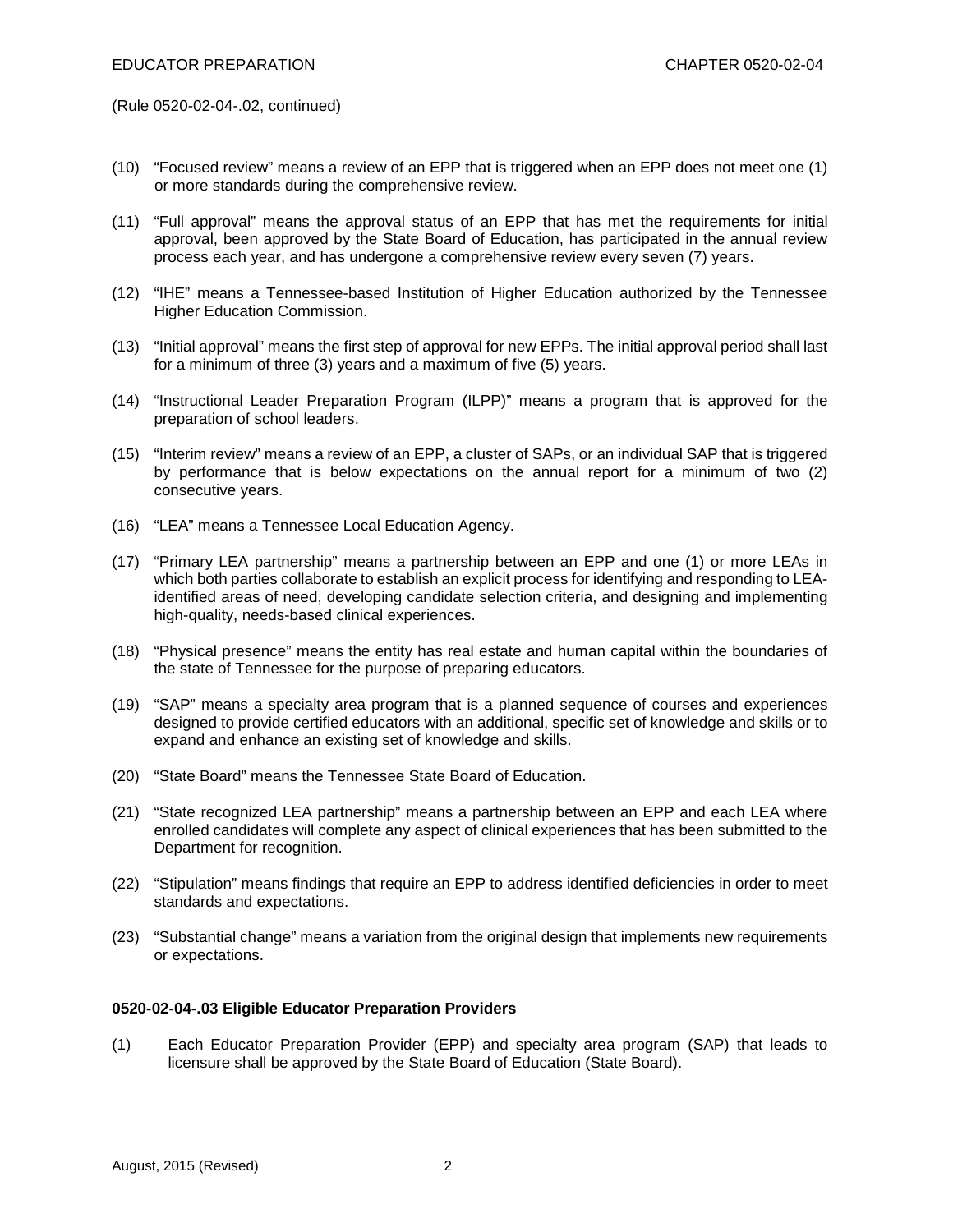(Rule 0520-02-04-.03, continued)

- (2) The following organizations are eligible to apply for State Board approval to serve as a Tennessee-approved educator preparation provider:
	- (a) A Southern Association of Colleges and Schools (SACS) accredited Tennessee-based Institution of Higher Education (IHE) authorized by the Tennessee Higher Education Commission (THEC).
	- (b) A Tennessee-based Education-Related Organization (ERO) with a physical presence in Tennessee.
	- (c) A Tennessee LEA or a consortium of Tennessee LEAs operating in good standing as defined by the Department.
	- (d) Out-of-state providers that hold approval in a state other than Tennessee and that meet the following conditions:
		- 1. Identified recruitment and placement goals as a component of the primary partnership and a goal of recommending at least ten (10) candidates for licensure in Tennessee per academic year. If at the point of review for full approval the provider has not met this goal, then the State Board may deny approval;
		- 2. Demonstrated capacity to provide effective mentoring and supervision for all licensure candidates completing clinical experiences in Tennessee public or nonpublic schools;
		- 3. Established selection criteria that meets or exceeds those minimum expectations established for Tennessee providers; and
		- 4. The ability to clearly identify program candidates and completers as affiliated with Tennessee for all federal reporting requirements.
- (3) Out-of-state providers that wish to operate in Tennessee without becoming a Tennesseeapproved EPP based on approval from a state other than Tennessee shall submit to the Department a partnership agreement that includes at least one (1) LEA in Tennessee. If approved by the Department, these providers may implement a program approved in another state, but shall adjust the program to align with the Tennessee academic standards and the Tennessee educator evaluation system.

# **0520-02-04-.04 Approval of Educator Preparation Providers**

- (1) Eligible EPPs that wish to offer educator preparation programs in Tennessee must complete a two (2)-step approval process:
	- (a) The entity must receive initial approval by the State Board to begin serving as an EPP; and
	- (b) The EPP must undergo a comprehensive review to achieve full state approval to continue serving as an EPP within five (5) years of initial approval.
- (2) An EPP seeking initial approval to prepare and recommend candidates for licensure shall participate in the initial approval process by submitting a proposal to the Department that contains, at a minimum, the following information: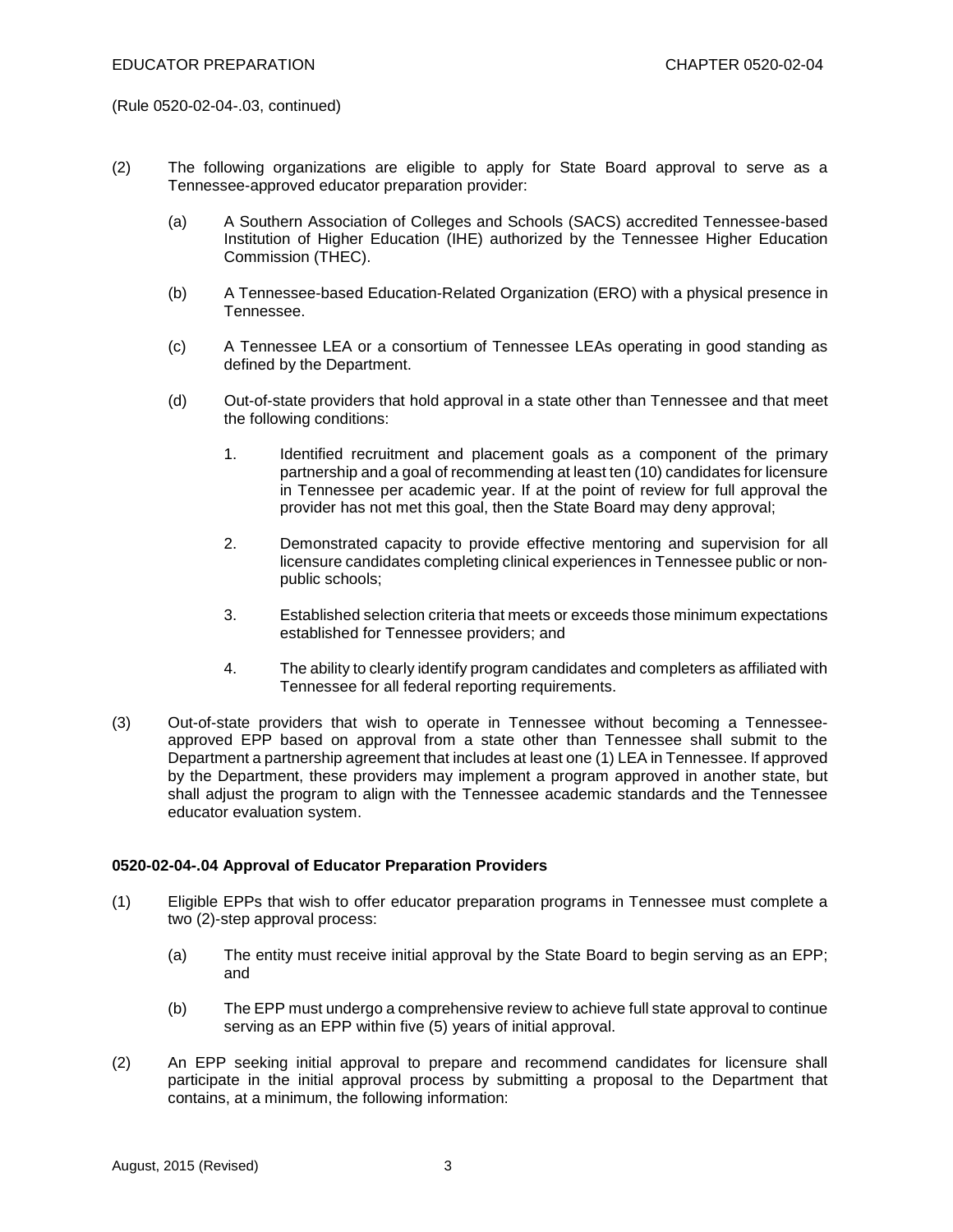(Rule 0520-02-04-.04, continued)

- (a) Evidence that the entity has the capacity to serve as an EPP and provide programs leading to licensure or endorsement;
- (b) Evidence for how the EPP will address all applicable educator preparation standards approved by the State Board;
- (c) Documentation of the engagement of at least one (1) primary LEA partner;
- (d) A proposal for each SAP or cluster of SAPs that, at a minimum, includes alignment to Tennessee academic standards, candidate assessment, relevant clinical experience(s), the professional education standards approved by the State Board, and applicable specialty area standards approved by the State Board;
- (e) Evidence that the faculty who teach courses or provide direct coaching to teacher or instructional leader candidates possess sufficient knowledge, skills, training, and expertise;
- (f) A description of admissions procedures, including the criteria which must be met in order for a candidate to be fully admitted to the licensure program;
- (g) Evidence of organizational and financial stability;
- (h) Applicable provider characteristics, such as governance, control (private or public), regional accreditation agency, and THEC authorization; and
- (i) If the provider is currently operating or has operated in Tennessee or any other state, evidence of program completers' effectiveness.
- (3) Proposals submitted for EPP initial approval shall be reviewed by the Department. After review of the proposal for initial approval, the Department shall recommend to the State Board one (1) of the following:
	- (a) Initial approval. If initial approval is awarded, providers may begin enrolling and subsequently recommending candidates for licensure in approved specialty areas; or
	- (b) Denial of initial approval. If initial approval is denied, providers may not recommend candidates for licensure or identify programs as leading to licensure. Providers may submit a revised proposal for consideration during the next review period.
- (4) EPPs shall not publicize programs as leading to licensure prior to receiving initial approval.
- (5) All EPPs that receive initial approval shall submit annual report data to the Department.
- (6) Initial approval shall expire upon an EPP receiving full approval through the state-managed fullapproval review or after five (5) years, whichever occurs first. If an EPP with initial approval has not received full approval within five (5) years, approval shall be revoked and the EPP may no longer enroll or recommend candidates for licensure.
- (7) An EPP may seek full approval after three (3) years in operation under initial approval by requesting a state-managed full-approval review.
- (8) Upon completion of the full-approval review, the Department shall recommend to the State Board one (1) of the following: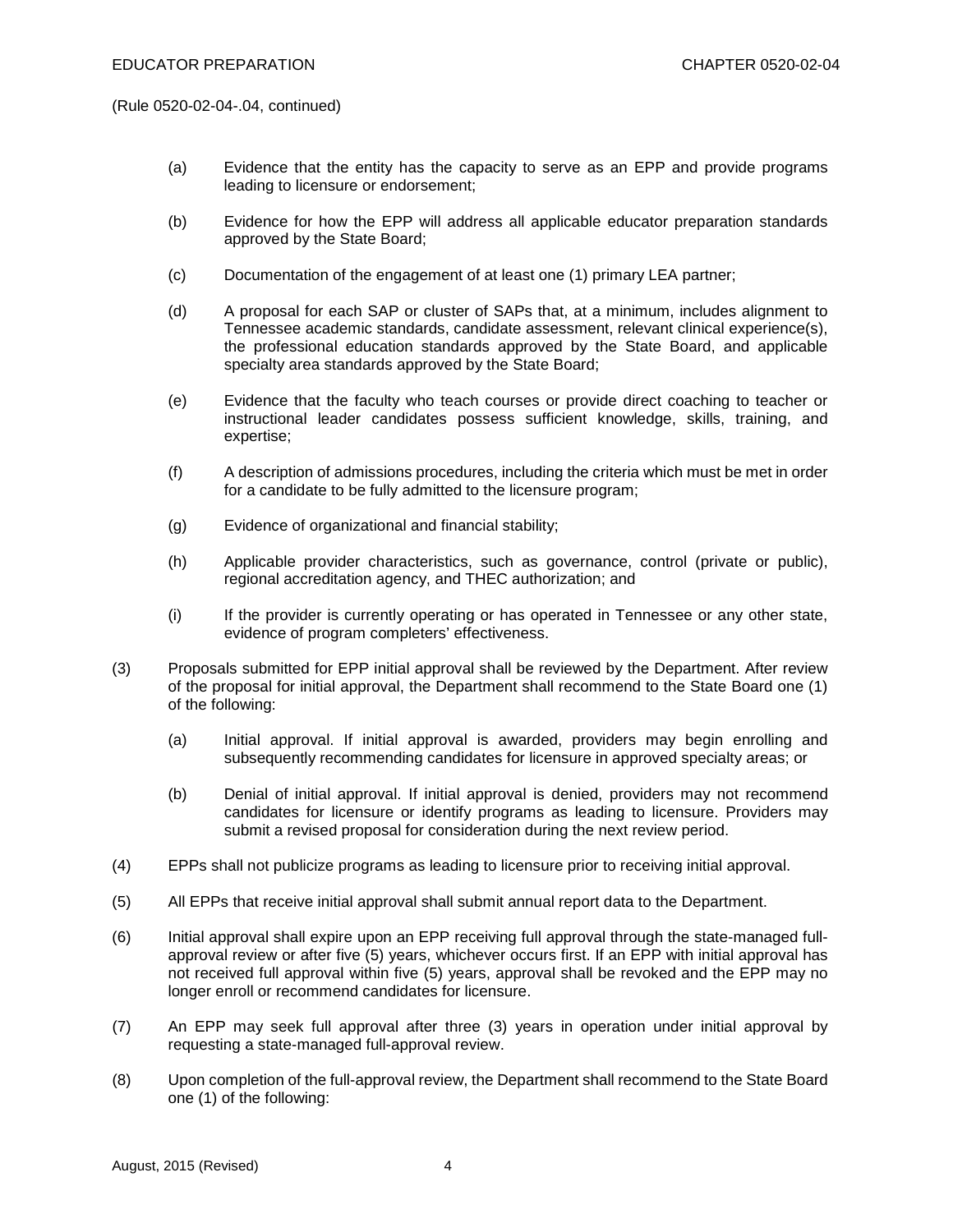(Rule 0520-02-04-.04, continued)

- (a) Full approval. The EPP meets expectations on all standards and may recommend candidates for licensure.
	- 1. Exemplary status. The EPP exceeds expectations on a majority of the standards and meets expectations on all other standards.
	- 2. Full approval. The EPP meets expectation at the standard level on all indicators and may recommend candidates for licensure.
	- 3. Full approval, minor stipulations. The EPP meets all expectations at the standard level, but falls below expectations on one or more indicators. The EPP shall submit to the Department a plan for addressing the areas in need of improvement within three (3) months of the State Board action. If within a three (3)-year period the Department determines the areas in need of improvement are adequately addressed, then the State Board may approve the removal of minor stipulations. If within a three (3)-year period the Department determines the areas in need of improvement are not adequately addressed, the EPP may be required to participate in an interim review.
- (b) Probationary approval, major stipulations. The EPP meets expectations on three (3) or more standards but falls below expectation on one (1) or more standard(s). An EPP that is issued probationary approval may recommend candidates for licensure but shall submit to the Department an improvement plan for addressing the areas in need of improvement within three (3) months of receiving probationary approval status from the State Board. Each year, the EPP shall present evidence that the provider is implementing the improvement plan and making progress toward meeting expectations. The EPP shall also participate in a focused review within three (3) years of receiving probationary approval from the State Board. The EPP shall not submit SAP proposals for conditional approval until the Department determines all deficiencies have been adequately addressed. The EPP shall specifically report on the progress made in each area of deficiency on their annual report for the three (3) years following the issuance of probationary approval.
- (c) Denial of approval. The EPP falls below expectations on two (2) or more standards. EPPs that are denied approval shall no longer enroll new candidates and shall notify all current candidates of the status of its program. Denied programs may continue to serve candidates who can complete the program by the end of the semester that falls twelve (12) months after the date of the denial of approval. The EPP shall assist candidates who are unable to complete the program within this period in transferring to another degree program at the institution or to another EPP. The EPP may not re-apply for conditional approval for at least three (3) years from the date of denial.
- (9) The State Board has final authority on all provider and program decisions related to educator preparation.

# **0520-02-04-.05 Approval of Specialty Area Programs**

- (1) An approved EPP that is seeking conditional approval of a new SAP or of an existing SAP that has undergone substantial revision shall submit a SAP proposal to the Department that includes:
	- (a) A proposal for each SAP;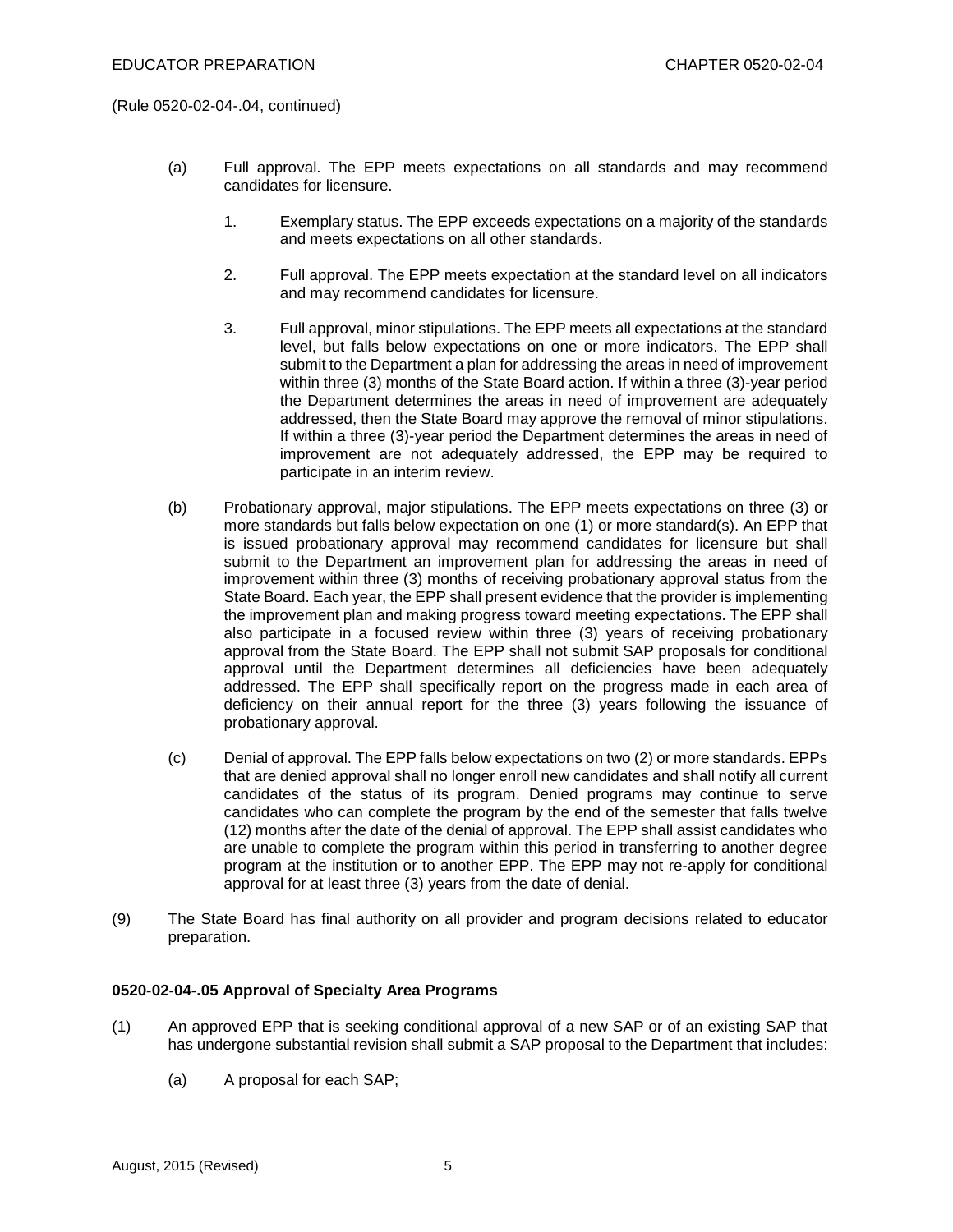(Rule 0520-02-04-.05, continued)

- (b) Evidence of alignment of the SAP with applicable professional standards, applicable literacy standards, and applicable specialty area standards; and
- (c) Requirements for clinical experiences, including at least one (1) type of clinical practice.
- (2) After review of the proposal, the Department shall issue conditional SAP approval or denial of SAP approval. SAPs that are denied approval shall be provided an opportunity to resubmit the proposal to correct any identified deficiencies.
- (3) After a SAP has received conditional approval, an EPP may enroll and subsequently recommend candidates for licensure in the approved specialty area. EPPs shall not advertise programs as leading to licensure prior to receiving conditional approval.
- (4) After three (3) years of data is available for the conditionally approved SAP, it will be reviewed for full approval during the EPP's next comprehensive review.
- (5) In order for a SAP to receive full approval, it must meet the requirements and expectations outlined in the comprehensive review.
- (6) If the SAP does not meet the requirements and expectations for full approval, then approval for the SAP may be denied. If full approval is denied, then the EPP may not advertise the program as leading to licensure.
- (7) Failure by an EPP to request a program review for a new SAP or a SAP that has undergone substantial change may result in its candidates being ineligible for licensure.
- (8) EPPs that wish to offer an instructional leader prep program shall submit a proposal to the Department that demonstrates alignment to the instructional leader preparation standards.
- (9) A SAP may include multiple endorsements. However, EPPs may only recommend initial licensure candidates for a single approved SAP.

# **0520-02-04-.06 Program Requirements**

- (1) EPPs shall ensure that all programs that lead to licensure adequately address professional education standards and relevant specialty area standards.
- (2) Baccalaureate level programs offered by an EPP shall require candidates to meet general education standards that require a candidate to demonstrate knowledge and skills in the following standards:
	- 1. Knowledge and Skills Pertaining to All Areas;
	- 2. Communication;
	- 3. Humanities and the Arts;
	- 4. Social Science and Culture;
	- 5. Science and Technology; and
	- 6. Mathematical Concepts and Applications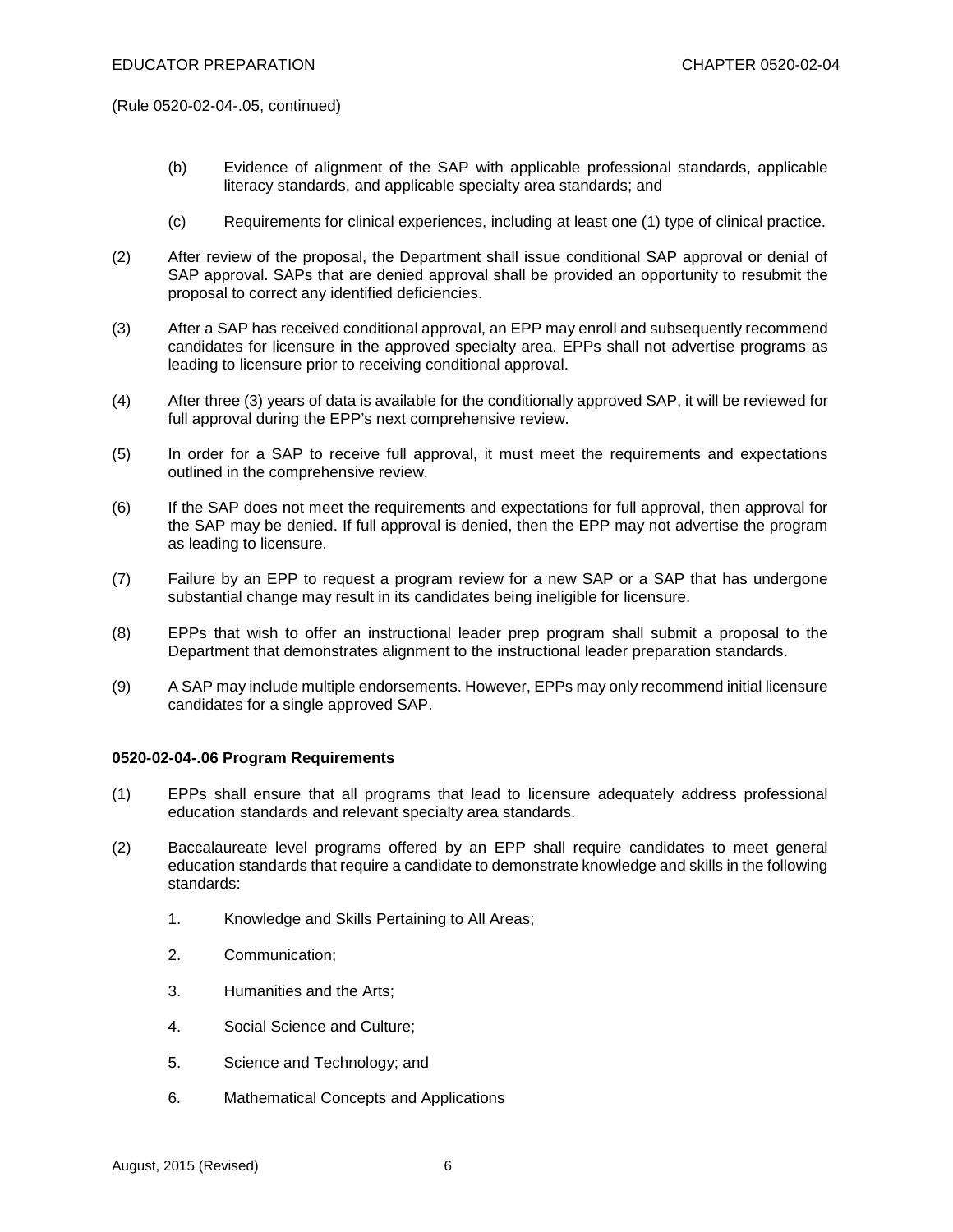(Rule 0520-02-04-.06, continued)

- (3) EPPs shall ensure candidates are prepared to deliver or lead instruction that enables students to master the Tennessee Academic Standards. Programs should ensure that candidates master the content covered in the areas for which they are prepared to teach. EPPs should align coursework clinical experiences, and candidate assessment systems to appropriate standards for each specialty area.
- (4) All EPPs shall require that candidates demonstrate content knowledge in the specialty area program.
- (5) EPPs shall provide training to support candidates' readiness to deliver or lead instruction informed by Response to Instruction and Intervention Framework (RTI²). Teacher candidates not seeking endorsement in Special Education shall be prepared to deliver instruction and intervention at the Tier I and II levels.
- (6) EPPs shall provide training to support candidates' understanding of the state-approved educator evaluation framework.
- (7) EPPs shall provide candidates training on the teacher code of ethics outlined in T.C.A. § 49-5- 1001 through 49-5-1005.
- (8) Pursuant to T.C.A. § 49-5-513, EPPs shall provide candidates with instruction on what is constitutionally permissible with teaching religious content and strategies for dealing with religious content in curriculum that are educationally sound, fair, neutral, and objective.

#### **0520-02-04-.07 Provider and Program Reviews and Annual Reports**

- (1) In order to maintain full state approval, EPPs shall participate in a comprehensive review every seven (7) years. EPPs may elect to pursue ongoing full state approval through a state-managed comprehensive review or a comprehensive review managed by an educator preparation accrediting agency recognized by the Council for Higher Education Accreditation (CHEA) and the State Board. The state-managed comprehensive review shall be conducted in accordance with the policies and procedures developed by the Department.
- (2) Each comprehensive review, either state-managed or managed by an educator preparation accrediting agency recognized by CHEA and the State Board, shall include, at a minimum, the following components:
	- (a) Six (6) months prior to an EPP's comprehensive review, the Department shall evaluate data from the EPP's three (3) most recent annual reports and determine if the EPP and each SAP or cluster of SAPs meet expectations.
	- (b) EPPs shall submit evidence demonstrating alignment to the educator preparation provider standards, the professional education standards, all applicable literacy standards, and all applicable specialty area standards approved by the State Board.
	- (c) A trained comprehensive review team shall be appointed for each EPP undergoing comprehensive review and shall be responsible for, at a minimum:
		- 1. Reviewing all required evidence submitted by the EPP against the rubrics approved by the Department;
		- 2. Reviewing annual report data for the EPP from the applicable review cycle;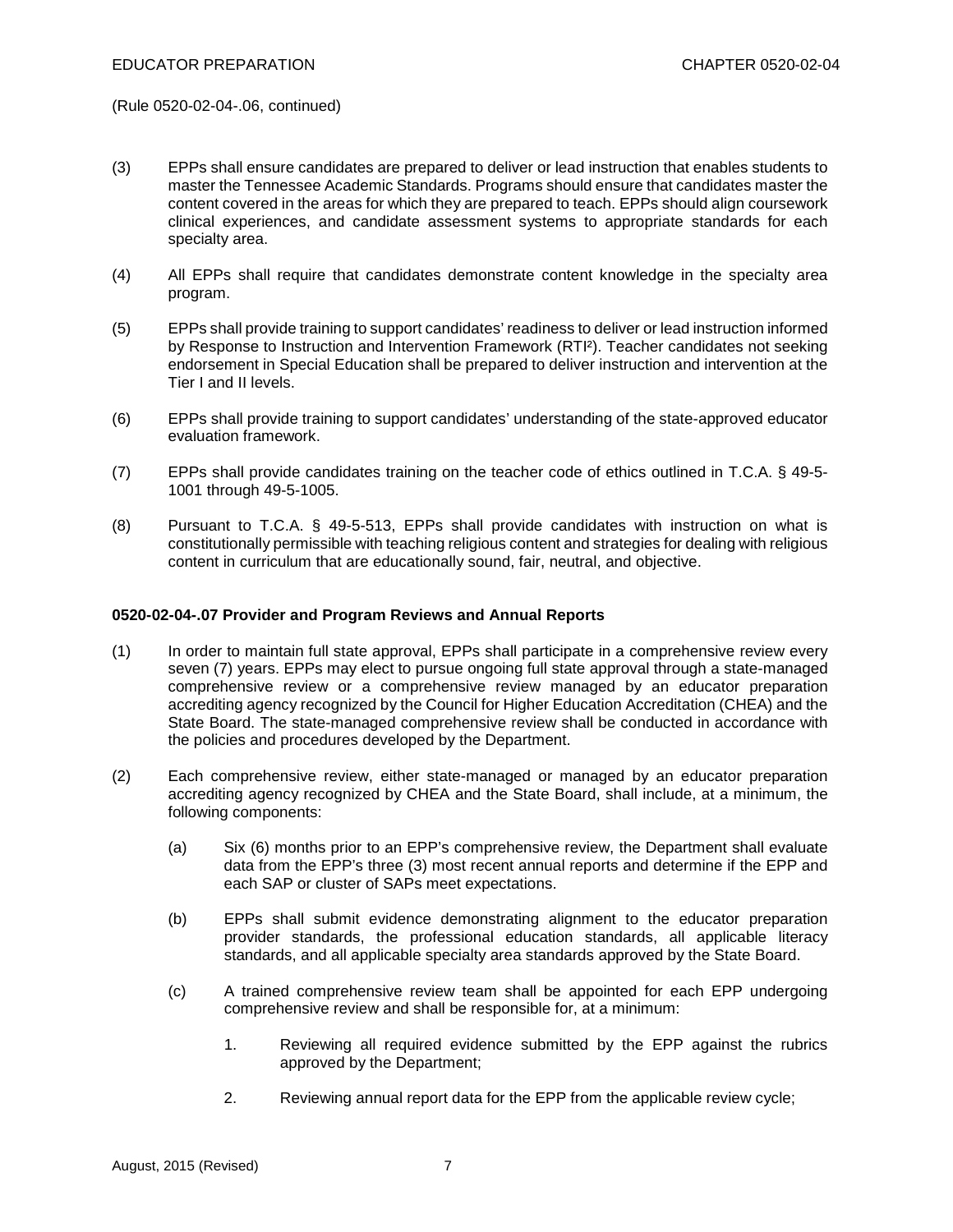(Rule 0520-02-04-.07, continued)

- 3. Conducting an on-site visit; and
- 4. Recommending an approval status to the Department.
- (3) Following each comprehensive review, the Department shall recommend to the State Board one (1) of the following:
	- (a) Full approval. The EPP meets expectations on all standards and indicators and may recommend candidates for licensure.
		- 1. Full approval, exemplary status. The EPP exceeds expectations on a majority of the standards and meets expectations on all other standards and indicators.
		- 2. Full approval. The EPP meets expectation at the standard level on all indicators and may recommend candidates for licensure.
		- 3. Full approval, minor stipulations. The EPP meets all expectations at the standard level, but falls below expectations on one or more indicators. The EPP must submit to the Department a plan for addressing the areas in need of improvement within three (3) months of the State Board action. If within a three (3)-year period the Department determines the areas in need of improvement are adequately addressed, then the State Board may approve the removal of minor stipulations. If within a three (3)-year period the Department determines the areas in need of improvement are not adequately addressed, then the EPP may be required to participate in an interim review.
	- (b) Probationary approval, major stipulations. The EPP meets expectations on three (3) or more standards but falls below expectation on one (1) or more standard(s). An EPP that is issued probationary approval may recommend candidates for licensure but shall submit to the Department an improvement plan for addressing the areas in need of improvement within three (3) months of receiving probationary approval status from the State Board. Each year, the EPP shall present evidence that the provider is implementing the improvement plan and making progress toward meeting expectations. The EPP shall also participate in a focused review within three (3) years of receiving probationary approval from the State Board. The EPP shall not submit SAP proposals for conditional approval until the Department determines all deficiencies have been adequately addressed. The EPP shall specifically report on the progress made in each area of deficiency on their annual report for the three (3) years following the issuance of probationary approval.
	- (c) Denial of approval. The EPP falls below expectations on two (2) or more standards. EPPs that are denied approval shall no longer enroll new candidates and shall notify all current candidates of the status of its program. Denied programs may continue to serve candidates who can complete the program by the end of the semester that falls twelve (12) months after the date of the denial of approval. The EPP shall assist candidates who are unable to complete the program within this period in transferring to another degree program at the institution or to another EPP. The EPP may not re-apply for conditional approval for at least three (3) years from the date of denial.
- (4) The Department shall manage an interim review process for EPPs, cluster of SAPs, or individual SAPs that have been identified as performing below expectations on the annual report for a minimum of two (2) consecutive years at any point. The Department may manage an interim review process for EPPs with initial approval that perform below expectations as reported on the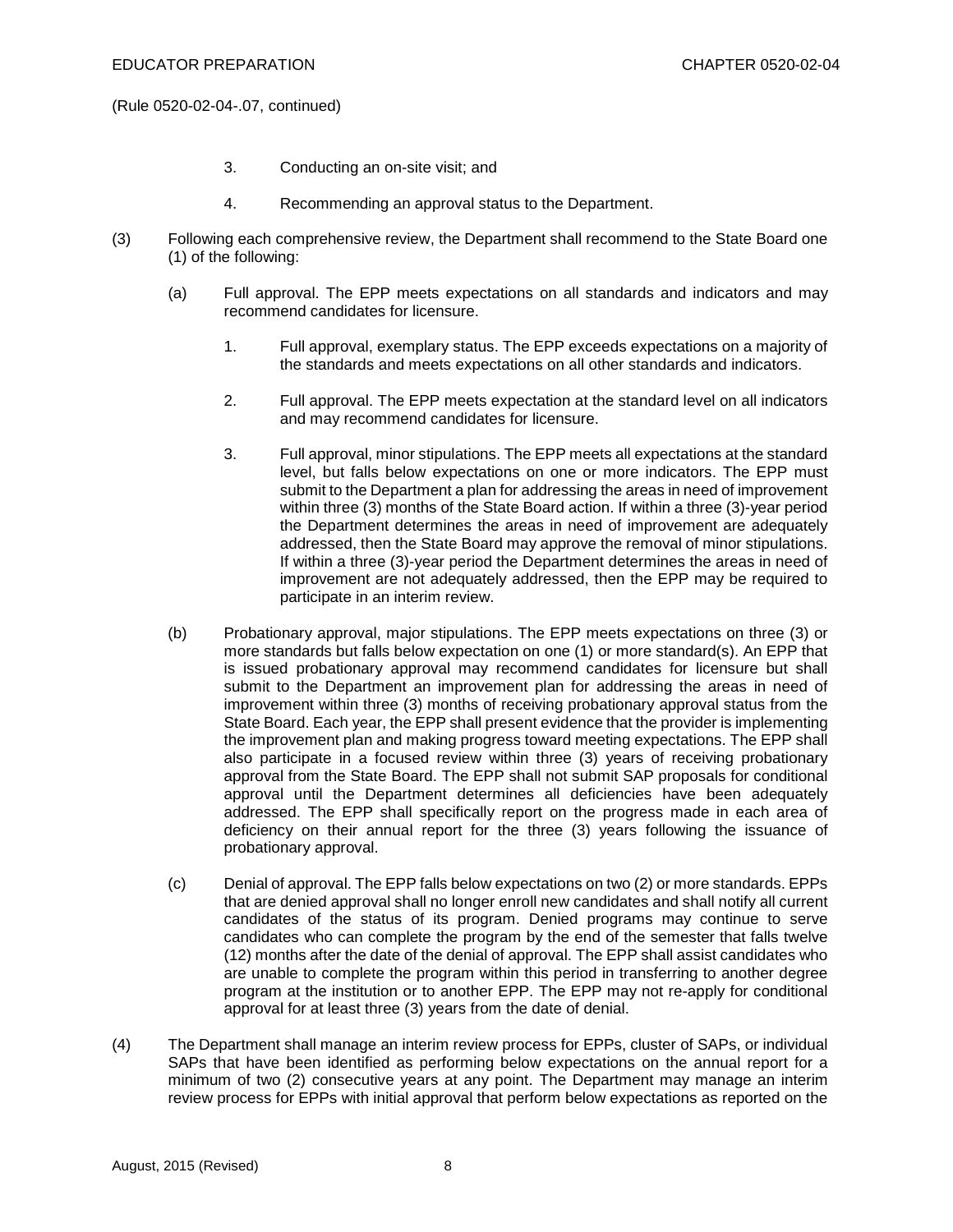(Rule 0520-02-04-.07, continued)

annual report at any point during the initial approval period. Following an interim review, the Department may make a recommendation for approval status change, including denial of approval, to the State Board. If an EPP refuses to participate in an interim review, then the Department may make a recommendation for approval status change, including denial of approval, to the State Board.

- (5) The Department shall manage a focused review process for EPPs, clusters of SAPs, or individual SAPs that receive probationary approval based on the comprehensive review. The Department shall appoint a review team responsible for reviewing the EPP's progress on implementation of the required improvement plan. As a result of a focused review, the Department may make an approval status change recommendation, including denial of approval, to the State Board.
- (6) EPPs shall annually submit to the department the following:
	- (a) Any substantial changes to the approved EPP or SAP(s), including changes to accreditation status, parent organization, primary partnerships, the requirements for selection, structure of the program of study, clinical requirements, or candidate assessment systems;
	- (b) Contact information, including primary contact information and verification of the designated head of the EPP and approved certification or licensure officers; and
	- (c) Progress reports addressing any stipulations, including all required focused or interim reviews, identified in the most recent comprehensive review, if applicable.
- (7) Each EPP shall annually verify or submit all information identified by the Department for inclusion in an annual report. Annual reports provide evidence of performance of the provider and specialty area programs or clusters of programs and shall include, at a minimum, the following:
	- (a) Metrics related to recruitment and selection of candidates, such as selectivity characteristics.
	- (b) Goals related to the recruitment and program retention of candidates from underrepresented demographics including race, ethnicity, and gender;
	- (c) Information on completer and job-embedded candidate employment in qualifying positions in Tennessee public schools;
	- (d) Completer and job-embedded candidate retention in Tennessee public schools following initial employment;
	- (e) Results from a program completer satisfaction survey;
	- (f) Results from an employer satisfaction survey administered to all primary partner LEAs and any LEA employing more than twenty-five percent (25%) of the program completer cohort;
	- (g) Completer outcomes including, but not limited to, program completion rates and pass rates on required licensure assessments;
	- (h) Job-embedded candidate outcomes, if applicable, including but not limited to pass rates on required licensure assessments; and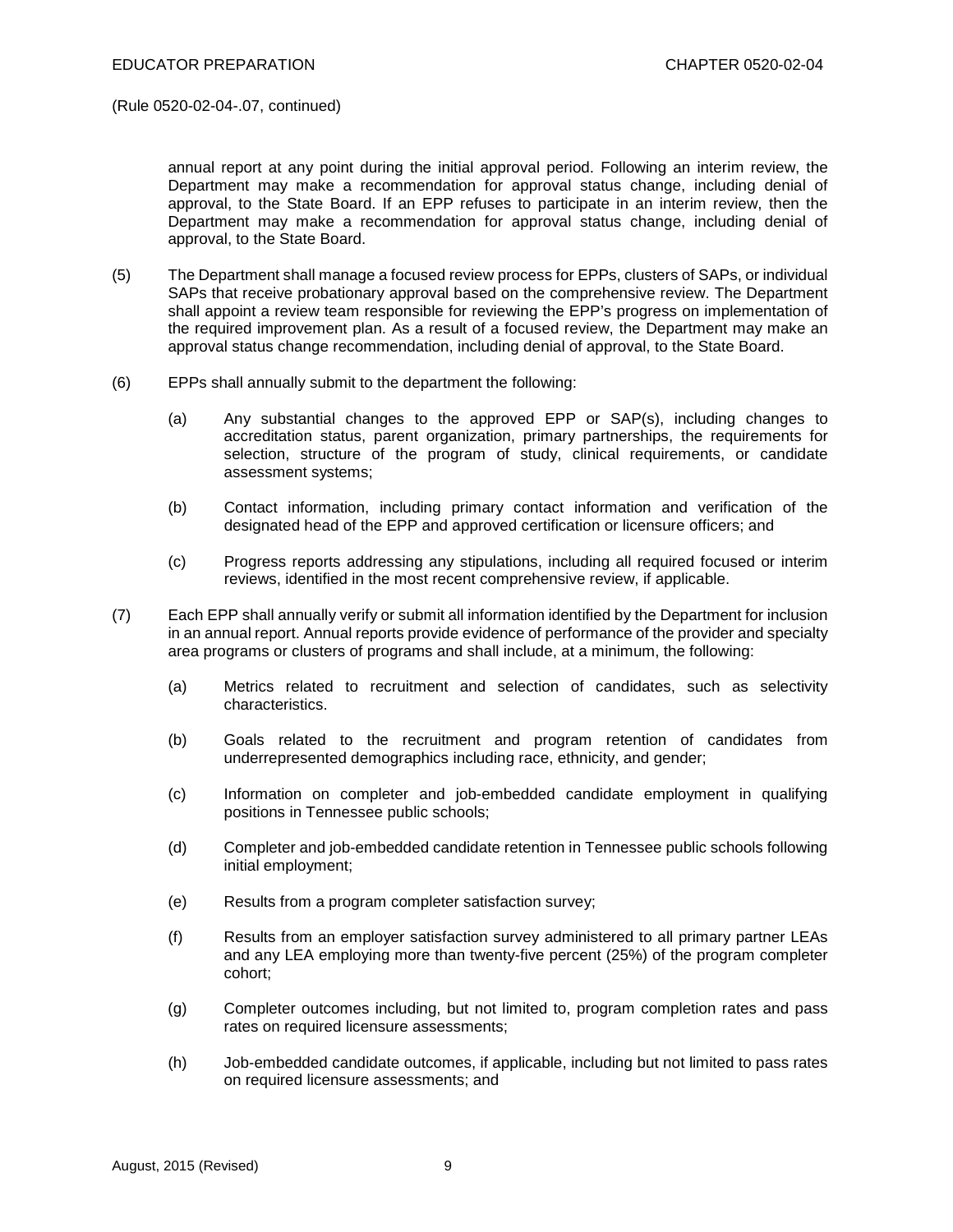(Rule 0520-02-04-.07, continued)

- (i) Completer and job-embedded candidate impact as measured by components of an approved Tennessee educator evaluation model including, overall levels of effectiveness, observation scores, and individual growth scores.
- (8) EPPs with approved instructional leader preparation programs shall annually verify or submit all information identified by the Department for inclusion in the annual report. The Department shall, at a minimum, include the following ILPP metrics in the annual report:
	- (a) Metrics related to recruitment and selection;
	- (b) Information on employment and retention, including the percentage of completers employed in a qualifying instructional leadership position and the percentage of completers retained in a qualifying instructional leadership position after initial employment as a leader;
	- (c) Results from a program completer satisfaction survey;
	- (d) Results from an employer satisfaction survey administered to all primary partner LEAs;
	- (e) Completer outcomes including, but not limited to, program completion rates and pass rates on required licensure assessments; and
	- (f) Completer impact as measured by components of an approved Tennessee educator evaluation model.

# **0520-02-04-.08 Admission to Educator Preparation Programs**

- (1) Candidates for admission to a baccalaureate level educator preparation program shall, at a minimum, meet the following criteria:
	- (a) A minimum postsecondary grade point average (GPA) of 2.75 at the time of admission to the EPP;
	- (b) A qualifying score on a nationally-normed assessment of general knowledge as established by the State Board; and
	- (c) Supply a fingerprint sample and submit to a criminal history records check to be conducted by the Tennessee bureau of investigation (TBI) and the federal bureau of investigation (FBI) in accordance with T.C.A. § 49-5-5610.
- (2) Candidates for admission to a post-baccalaureate educator preparation program shall, at a minimum, meet the following criteria:
	- (a) A minimum overall GPA of 2.75 from a completed baccalaureate or post-baccalaureate degree program or a GPA of 3.00 in the most recent sixty (60) credit hours earned at a regionally accredited IHE;
	- (b) Evidence of a baccalaureate or graduate degree from a regionally accredited IHE;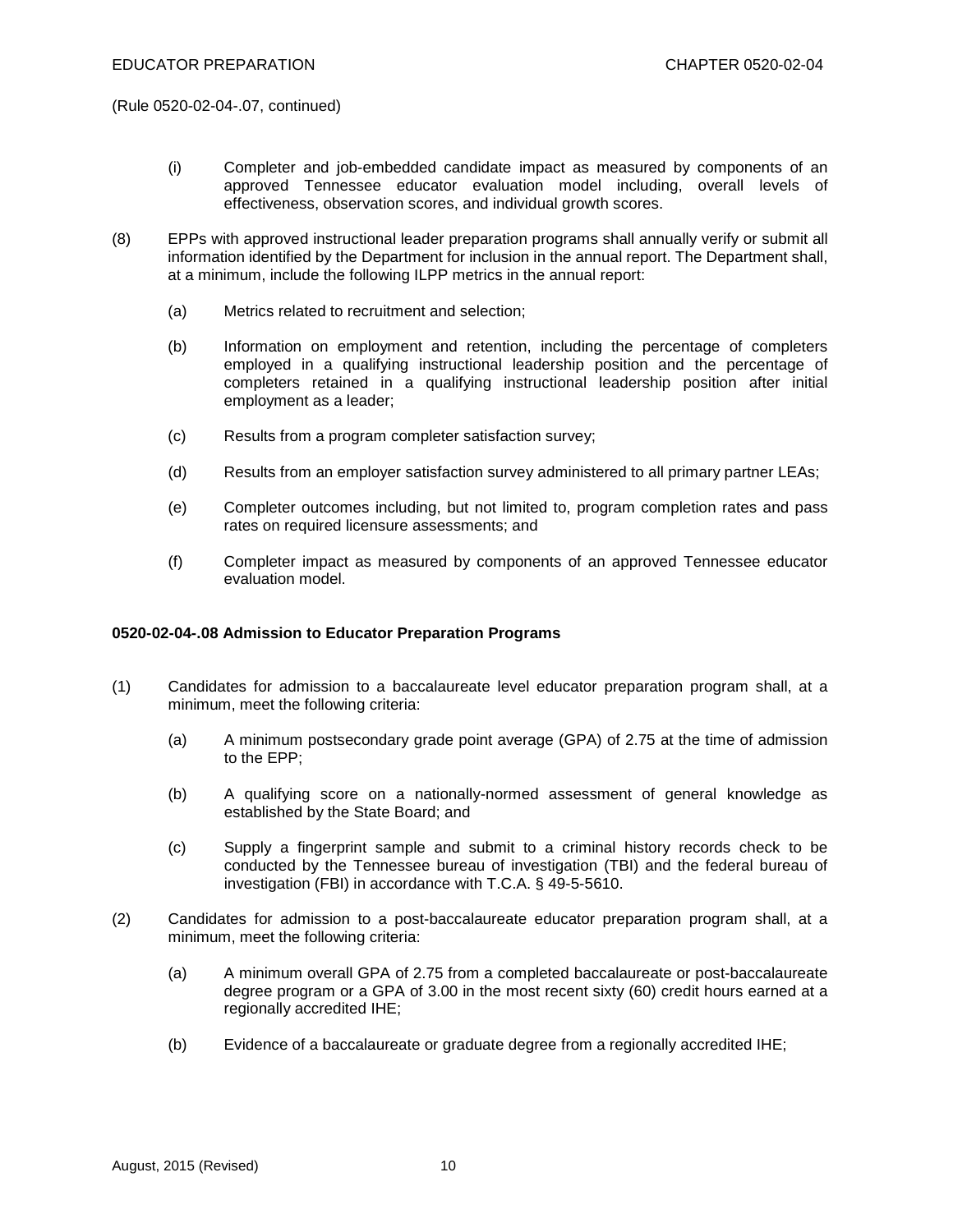(Rule 0520-02-04-.08, continued)

- (c) Supply a fingerprint sample and submit to a criminal history records check to be conducted by the Tennessee Bureau of Investigation (TBI) and the Federal Bureau of Investigation (FBI) in accordance with T.C.A. § 49-5-5610; and
- (d) For admission to programs that include job-embedded clinical practice, a degree with a major in the specialty area or qualifying scores on the required content assessment.
- (3) Candidates for admission to an instructional leader preparation program shall, at a minimum, meet the following criteria:
	- (a) Have successfully completed a teacher preparation program and hold a valid teacher license from Tennessee or from a state other than Tennessee;
	- (b) Have at least two (2) years of qualifying education experience as defined by the Department;
	- (c) Have demonstrated effectiveness as an educator in the most recent two (2) years as evidenced by a state-approved evaluation model or similar measure for educators employed in schools that do not utilize a state-approved evaluation model;
	- (d) Have demonstrated leadership potential in accordance with guidelines developed by the department; and
	- (e) Be recommended by an LEA and participate in an interview conducted by a program admissions committee.
- (4) EPPs may establish additional or more rigorous admission requirements than the state minimum requirements, provided they are in compliance with all state and federal laws, rules, and regulations.
- (5) To admit candidates on appeal, EPPs must submit an admissions appeal procedure process to the Department for approval. If the Department denies an admissions appeal procedure process, the EPP shall not admit candidates on appeal. Each EPP with an approved admission appeal procedure shall report to the Department the names, academic qualifications, and basis on which candidates were admitted on appeals each year.
- (6) Each EPP shall report to the Department each candidate admitted to the educator preparation program and identify each candidate admitted on appeal.

# **0520-02-04-.09 Partnerships**

- (1) All EPPs shall have a partnership with each LEA where enrolled candidates are placed for clinical experiences.
- (2) Each Tennessee-based EPP shall have at least one (1) primary partnership with an LEA in which both parties collaborate to establish an explicit process for identifying and responding to LEAidentified areas of need, developing candidate selection criteria, and designing and implementing high-quality, needs-based clinical experiences. The primary partnership shall also establish the roles and responsibilities of EPP faculty and LEA staff, including clinical mentors and supervisors and establish clear expectations regarding the delivery of candidate support and evaluation.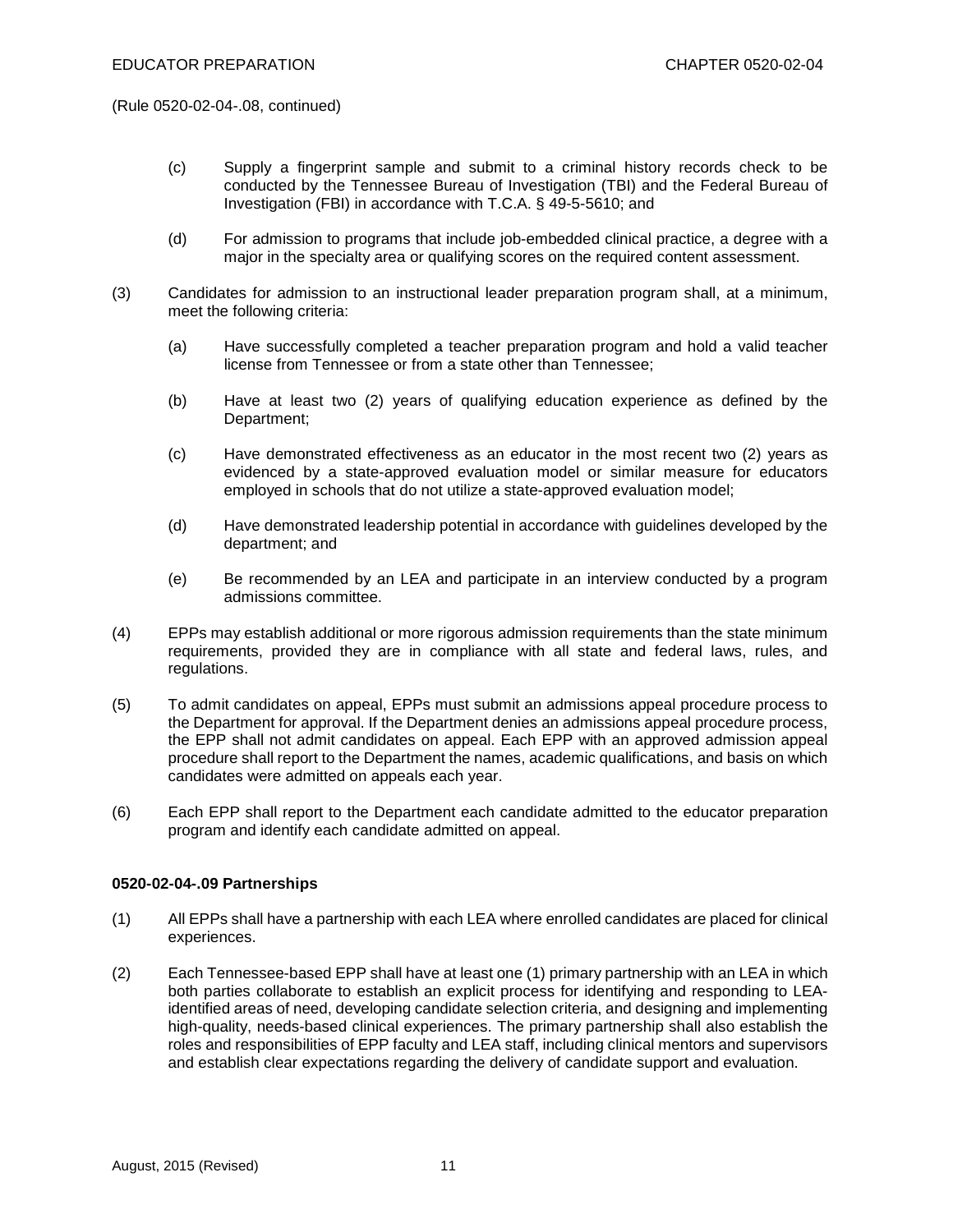(Rule 0520-02-04-.09, continued)

- (3) All EPPs shall establish state-recognized partnerships with LEAs with which they do not have a primary partnership, but where enrolled candidate are placed for clinical experiences. Staterecognized partnerships, at a minimum, shall establish the roles and responsibilities of EPP faculty and LEA staff, including clinical mentors and supervisors and establish clear expectations regarding the delivery of candidate support and evaluation.
- (4) Out-of-state and online EPPs that place candidates in Tennessee LEAs for clinical experiences shall have formal state-recognized partnership agreements with the school districts hosting their candidates. This includes placement of candidates who are employed as teachers-of-record while completing preparation programs through the job embedded clinical practice option. Out-of-state and online EPPs must submit district partnership agreements to the Department in order to receive partnership recognition from the state.
- (5) Pursuant to T.C.A. § 49-5-5631, all full-time faculty members, including academic deans or executive leaders, in a Tennessee approved EPP, who are involved in the preparation of teachers, shall further their professional development through direct personal involvement in a public school or LEA on an annual basis. Each primary partnership agreement shall detail the faculty involvement. Direct faculty involvement shall include at least one (1) of the following activities:
	- (a) Professional learning targeted to or led by pre-K through grade twelve (pre-K-12) educators;
	- (b) Professional learning focused on local education agency specific educational initiatives;
	- (c) Direct instruction to pre-K through grade twelve (pre-K-12) students;
	- (d) Curriculum development;
	- (e) District level strategic partnerships; or
	- (f) Direct observation of pre-K through grade twelve (pre-K-12) classrooms.

#### **0520-02-04-.10 Clinical Experiences**

- (1) Each EPP shall provide candidates with clinical experiences. EPPs shall design these experiences to provide candidates with opportunities to build and demonstrate content knowledge, pedagogical knowledge, and pedagogical content knowledge. These experiences shall reflect the breadth of the grade span and the depth of the content reflected by the specialty area(s) in which the candidate is being prepared.
- (2) Each candidate shall complete field experiences and at least one (1) clinical practice in order to successfully complete an educator preparation program.
- (3) Field experiences shall provide early and ongoing practice opportunities to apply content and pedagogical knowledge in settings reflective of the specialty area(s) in which the candidate is being prepared.
- (4) Clinical practice refers to intensive field-based responsibilities, assignments, tasks, activities, and assessments. These experiences help candidates to develop and demonstrate their preparedness to be effective educators in the classroom. For each SAP, EPPs shall offer a